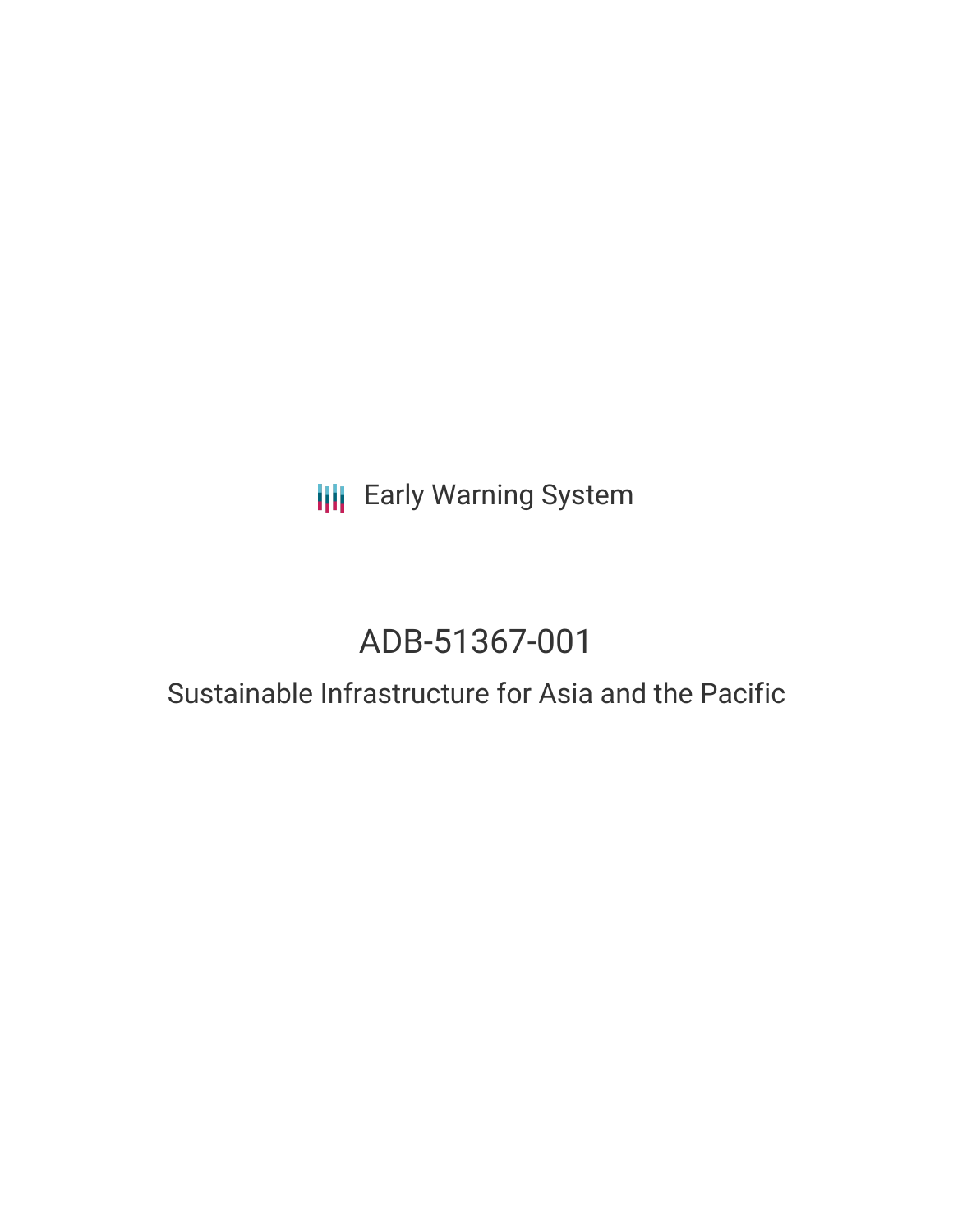

# **Quick Facts**

| <b>Countries</b>               | Indonesia, Mongolia                             |
|--------------------------------|-------------------------------------------------|
| <b>Specific Location</b>       | Indonesia - Nation-wide; Mongolia - Nation-wide |
| <b>Financial Institutions</b>  | Asian Development Bank (ADB)                    |
| <b>Status</b>                  | Active                                          |
| <b>Bank Risk Rating</b>        | U                                               |
| <b>Voting Date</b>             | 2018-05-01                                      |
| <b>Borrower</b>                | Republic of Indonesia and Mongolian Government  |
| <b>Sectors</b>                 | Finance                                         |
| <b>Investment Type(s)</b>      | <b>Advisory Services</b>                        |
| <b>Investment Amount (USD)</b> | $$1.75$ million                                 |
| <b>Project Cost (USD)</b>      | \$1.75 million                                  |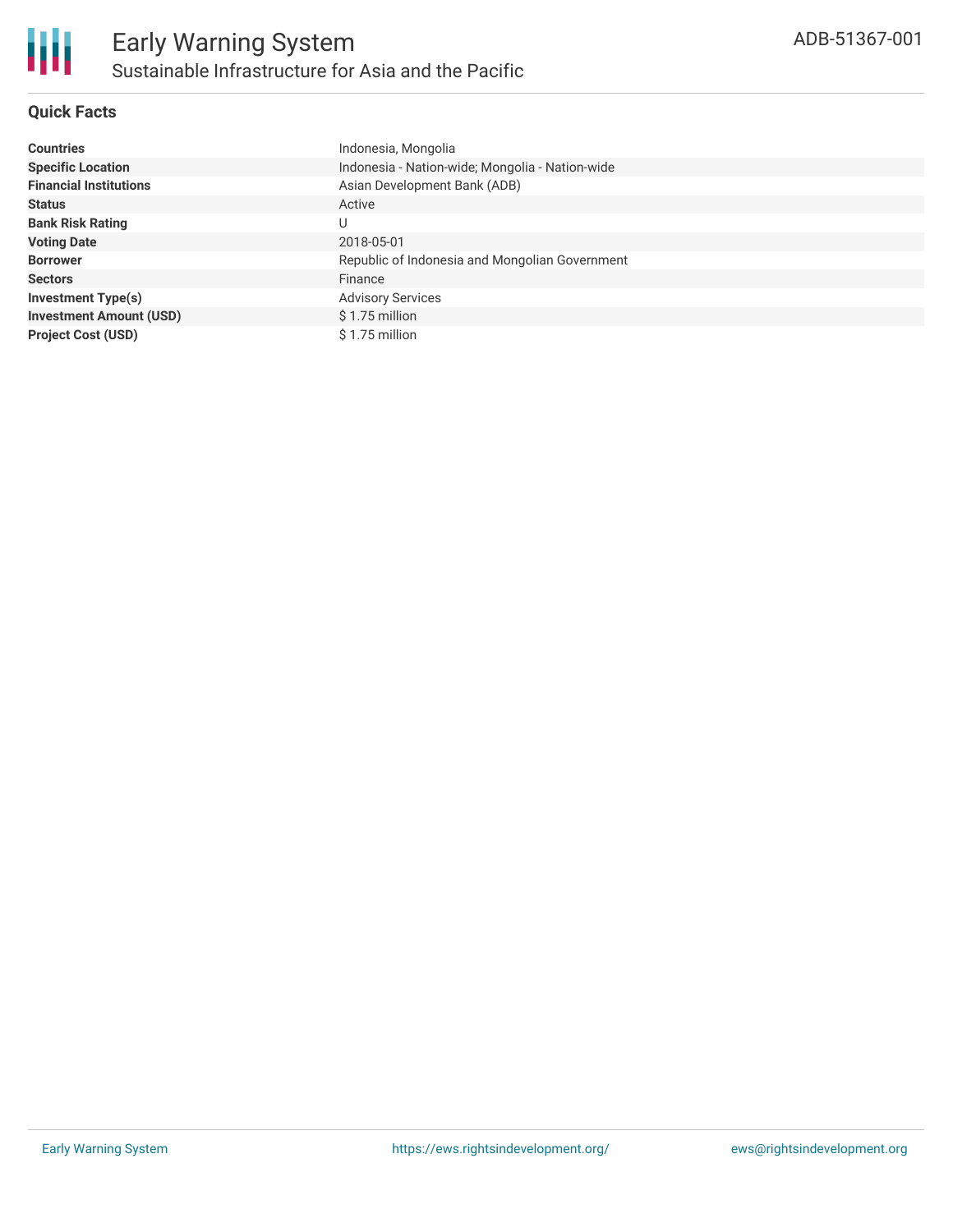

## **Project Description**

According to the bank document, the proposed knowledge and support technical assistance (TA) will address key sustainable infrastructure development issues and expand potential investment opportunities on sustainable infrastructure for ADB developing member countries (DMCs).

The proposed TA is aligned with the midterm review of ADB's Finance Sector Operational Plan (FSOP) which affirms ADB's critical role in infrastructure finance and with ADB's commitment to hosting the 2018 Global Infrastructure Forum.

Furthermore, the Sustainable Development Goals and COP21 agreement underline the importance of infrastructure finance, particularly the respective roles of the public and private sectors, as well as multilateral development banks (MDBs) in the development agenda.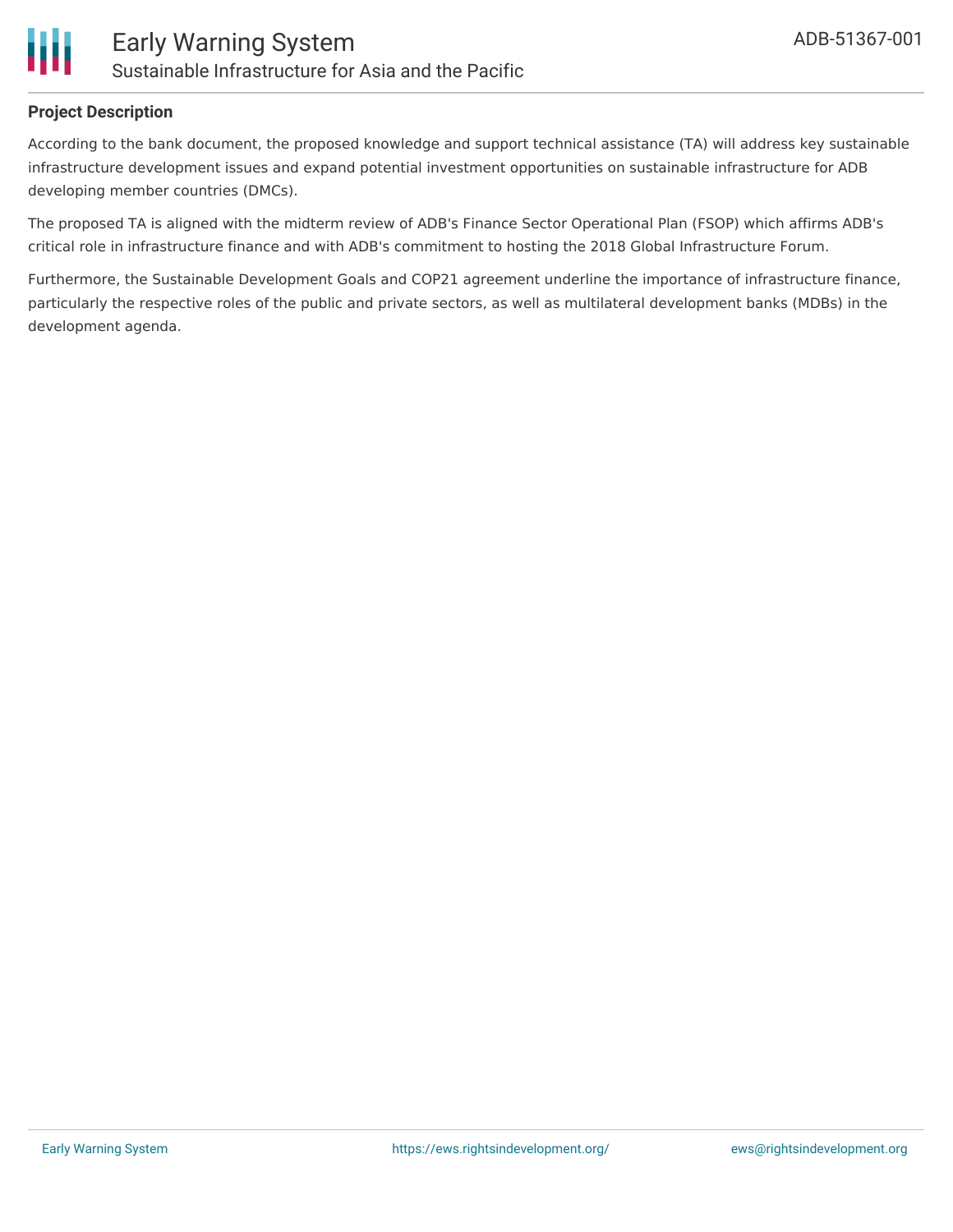

## **Investment Description**

Asian Development Bank (ADB)

#### **TA 9518-REG: Sustainable Infrastructure for Asia and the Pacific**

Technical Assistance Special Fund US\$ 1.50 million

Government of Australia US\$ 0.25 million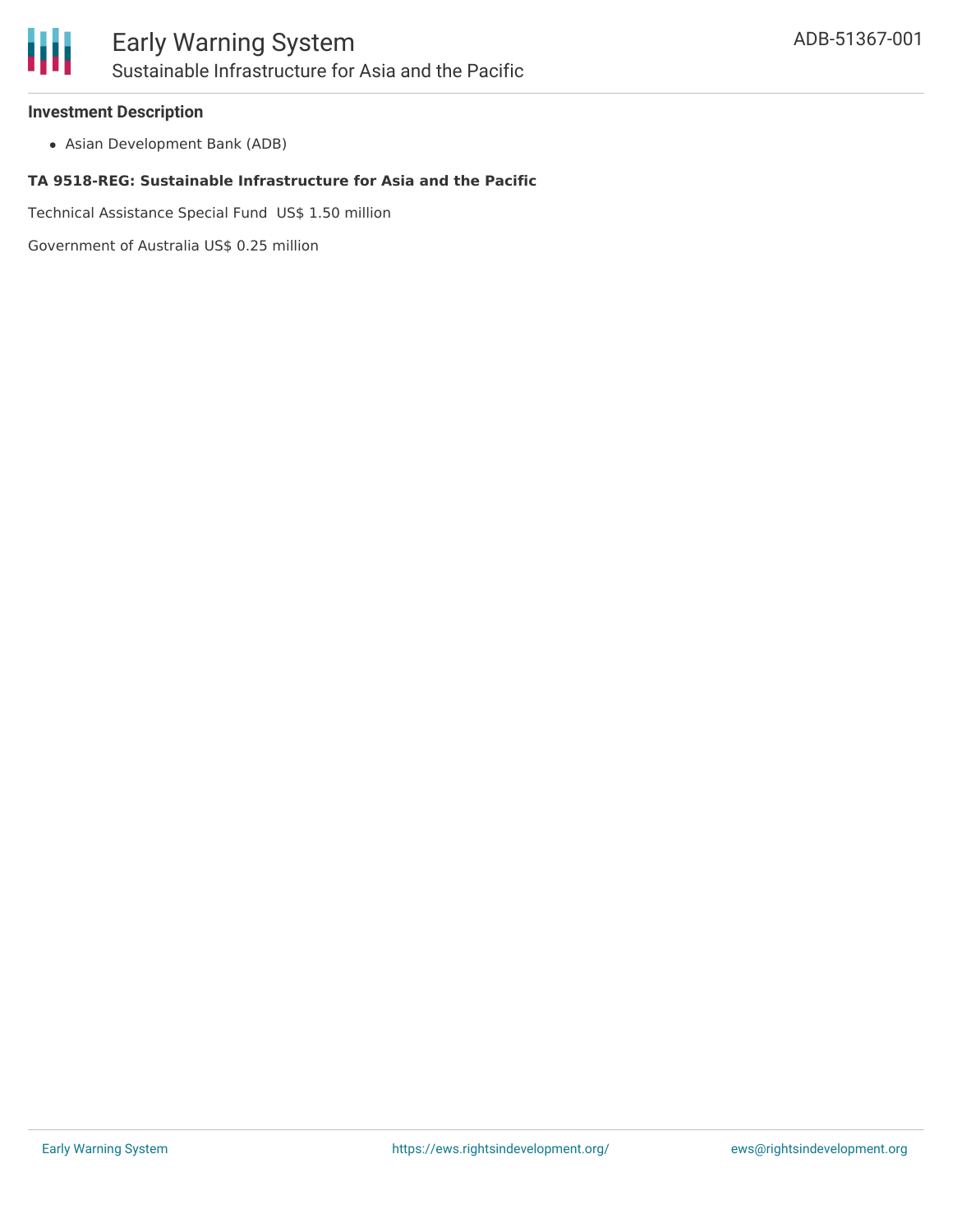# **Contact Information**

# **Executing Agencies**

Asian Development Bank 6 ADB Avenue, Mandaluyong City 1550, Philippines

#### ACCOUNTABILITY MECHANISM OF ADB

The Accountability Mechanism is an independent complaint mechanism and fact-finding body for people who believe they are likely to be, or have been, adversely affected by an Asian Development Bank-financed project. If you submit a complaint to the Accountability Mechanism, they may investigate to assess whether the Asian Development Bank is following its own policies and procedures for preventing harm to people or the environment. You can learn more about the Accountability Mechanism and how to file a complaint at: http://www.adb.org/site/accountability-mechanism/main